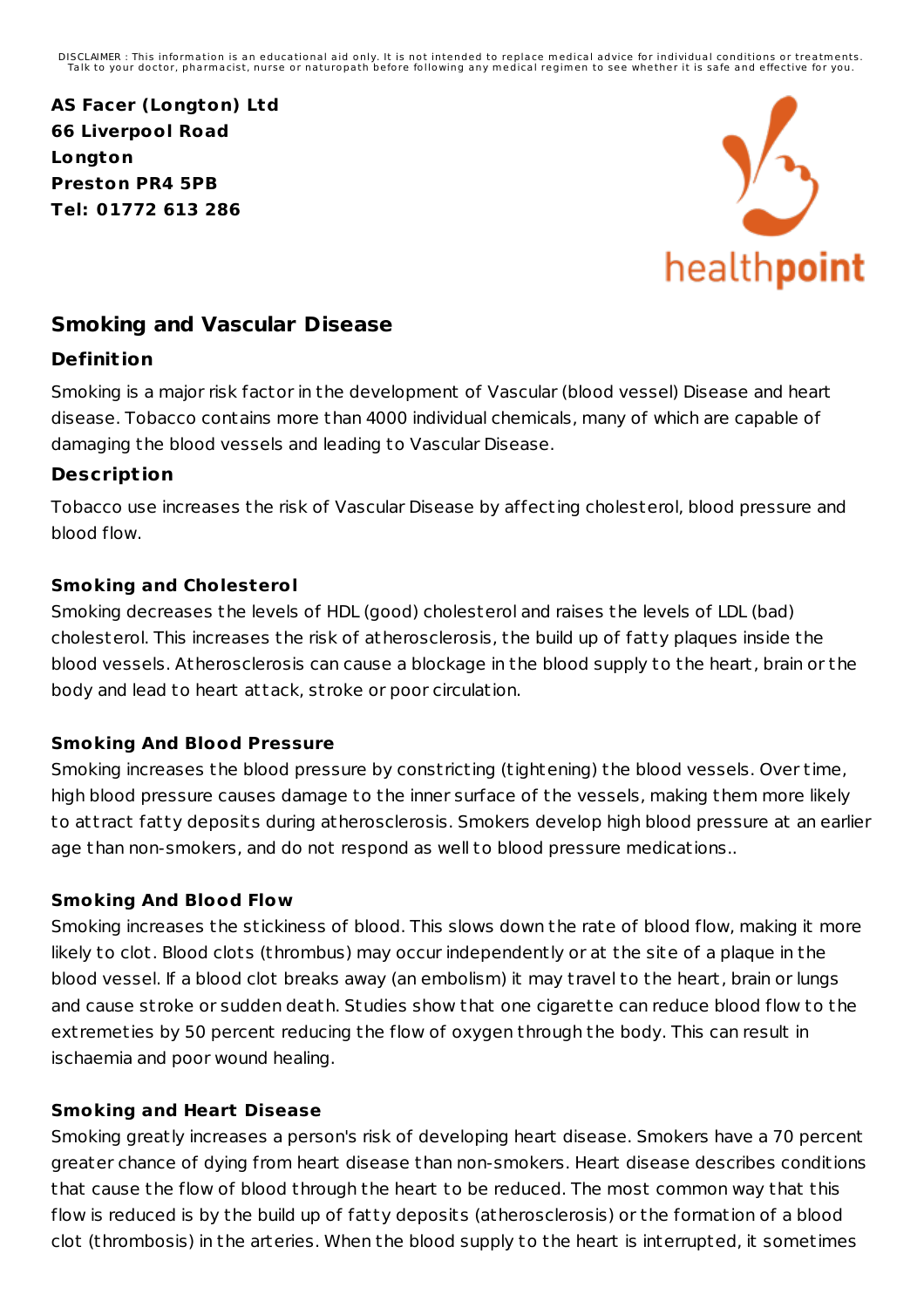causes the chest pain known as angina. When the blood supply is cut off completely, a heart attack occurs.

Smoking, or even exposure to second-hand smoke, causes the heart to work harder by: \* Decreasing the oxygen carried in the blood - carbon monoxide and other gases replace oxygen with each inhalation of cigarette smoke

\* Increasing the heart rate - the heart beats faster to get more oxygen by accessing a greater volume of oxygen-poor blood

\* Decreasing the size of blood vessels - a buildup of fat deposits associated with nicotine and carbon monoxide makes blood vessels and arteries smaller which limits the blood supply to the heart

# **Treatment opt ions**

Ask your Pharmacist or Doctor about programs to help you stop smoking. Anti-smoking products (also called nicotine replacement therapy) provide a slow release of nicotine in the form of a spray, skin patch or chewing gum. This helps reduce cravings while avoiding the dangerous chemicals present in cigarettes. They are most effective when used in conjunction with behaviour therapy and counselling.

### **Diet hints**

See the Smoker's Diet and Atherosclerosis Diet topics on the HealthPoint.

## **Prevent ion**

The best way to prevent Vascular Disease is to **quit smoking**. Most t reatments for Vascular Disease are less effective if you continue to smoke.

1) Ask your Doctor or Pharmacist about programs and anti-smoking products available.

2) Follow the Diet Hints and consider the nut ritional supplements mentioned in this topic.

3) See the Heart Disease - Prevention topic for advice on reducing other cardiac risk factors.

4) See the range of Smoking topics on the Healthpoint for further information.

## **Vitamins/minerals/herbs**

- Avoid taking beta carotene, as taking regular doses of this supplement has been linked to a possible increased risk of lung cancer in smokers.

- A recent clinical t rial indicates that Vitamin C can improve blood circulation to the heart which can be impaired in smokers.

- Chamomile and valerian may help relieve restlessness and anxiety.

- There are products available that contain a variety of herbs, vitamins, minerals and amino acids designed to help relieve the restlessness and anxiety that may be associated with giving up smoking, support the immune system and replace depleted vitamins and minerals in people who have given up smoking.

## **Medical terms**

**Nicotine:** The addictive substance in tobacco.

#### **Organisat ions & support groups**

For more help and information see the Smoking Support Groups topic on the Health point.

## **Pharmacist 's advice**

Ask your Pharmacist for advice.

1) Ask your Pharmacist for suggestions to help you stop smoking.